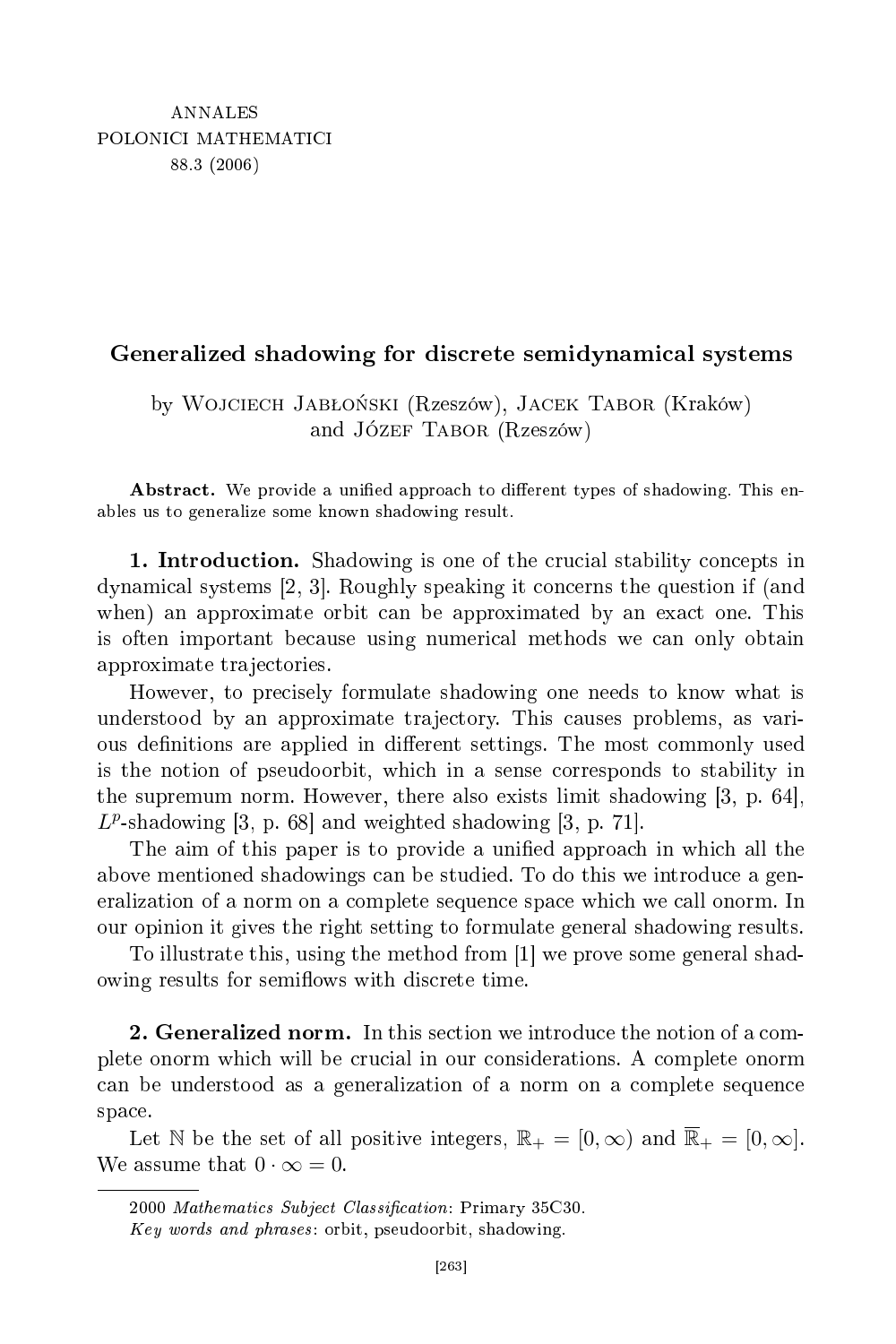In the set  $\overline{\mathbb{R}}_+^{\mathbb{N}}$  of all sequences  $\mathbf{x}=(x_k)_{k\in\mathbb{N}}$  we introduce the relation  $\preccurlyeq$ in the following way:

 $(x_k)_{k\in\mathbb{N}} \preccurlyeq (y_k)_{k\in\mathbb{N}}$  if and only if  $x_k \leq y_k$  for every  $k \in \mathbb{N}$ .

DEFINITION 1. By an *onorm* we mean a function  $\lfloor \cdot \rfloor : \overline{\mathbb{R}}_{+}^{ \mathbb{N} } \to \overline{\mathbb{R}}_{+}$  such that for  $\mathbf{x},\mathbf{y}\in\overline{\mathbb{R}}_+^{\mathbb{N}}$  and  $\alpha\in\overline{\mathbb{R}}_+$  the following conditions are satisfied:

(i) 
$$
|\mathbf{x}| = 0 \Leftrightarrow \mathbf{x} = \mathbf{0};
$$

- (ii)  $|\mathbf{x} + \mathbf{y}| \leq |\mathbf{x}| + |\mathbf{y}|;$
- (iii)  $|\alpha \mathbf{x}| = \alpha |\mathbf{x}|$ ;
- $(iv)$   $\mathbf{x} \preccurlyeq \mathbf{y} \Rightarrow |\mathbf{x}| \leq |\mathbf{y}|.$

If 
$$
(\mathbf{x}^n) = (x_k^n)_{k \in \mathbb{N}}
$$
 is a sequence in  $\overline{\mathbb{R}}_+^{\mathbb{N}}$  and instead of (ii) the condition  
\n(ii)'  $\left| \sum_{n=1}^{\infty} \mathbf{x}^n \right| \le \sum_{n=1}^{\infty} |\mathbf{x}^n|$ , where  $\sum_{n=1}^{\infty} \mathbf{x}^n := \left( \sum_{n=1}^{\infty} x_k^n \right)_{k \in \mathbb{N}}$ ,

is satisfied, then we say that  $|\cdot|$  is a *complete onorm*.

We use the term onorm as the abbreviation of "ordered norm". It turns out that every "reasonable" norm  $\|\cdot\|$  on a (complete) sequence space X defines a (complete) onorm. By a *sequence space* we understand any vector subspace of  $\mathbb{R}^{\mathbb{N}}$ .

PROPOSITION 1. Let X be a sequence space with a norm satisfying the ondition

(1) 
$$
\mathbf{0} \preccurlyeq \mathbf{x} \preccurlyeq \mathbf{y}, \mathbf{x} \in \overline{\mathbb{R}}_+^{\mathbb{N}}, \mathbf{y} \in X \Rightarrow \mathbf{x} \in X, \|\mathbf{x}\| \le \|\mathbf{y}\|.
$$

Then the function  $\lfloor \cdot \rfloor_X : \overline{\mathbb{R}}_+^{\mathbb{N}} \to \overline{\mathbb{R}}_+$  defined by the formula

$$
\mathbf{y} \mathbf{x} \mathbf{x} := \begin{cases} \|\mathbf{x}\| & \textit{if } \mathbf{x} \in X, \\ \infty & \textit{otherwise}, \end{cases}
$$

is an onorm on  $\overline{\mathbb{R}}_{+}^{\mathbb{N}}$ +.

Moreover, if  $X$  is complete and the following condition holds:

$$
(2) \quad \mathbf{x}^n = (x_k^n)_{k \in \mathbb{N}} \in X \text{ for } n \in \mathbb{N}, \lim_{n \to \infty} \mathbf{x}^n = \mathbf{0} \implies \lim_{n \to \infty} x_k^n = 0 \text{ for } k \in \mathbb{N},
$$

then  $\lvert \cdot \rvert_X$  is a complete onorm.

*Proof.* It is obvious that under condition  $(1)$ ,  $|\cdot|$  is an onorm.

We show that (2) together with the completeness of X implies that  $\lvert \cdot \rvert_X$ is omplete.

Let  $(\mathbf{x}^n) = (x_k^n)_{k \in \mathbb{N}}$  be a sequence in  $\overline{\mathbb{R}}_+^{\mathbb{N}}$ . If  $\sum_{n=1}^{\infty} |\mathbf{x}^n| = \infty$  then (ii)' holds trivially. So assume  $\sum_{n=1}^{\infty} |{\bf x}^n| < \infty$ . This means that  ${\bf x}^n \in X$  for every  $n \in \mathbb{N}$  and  $\sum_{n=1}^{\infty} \|\mathbf{x}^n\| < \infty$ . By the completeness of X the series  $\sum_{n=1}^{\infty} \mathbf{x}^n$ is convergent (in the norm topology of X) to some  $z = (z_k)_{k \in \mathbb{N}} \subset \overline{X}$  and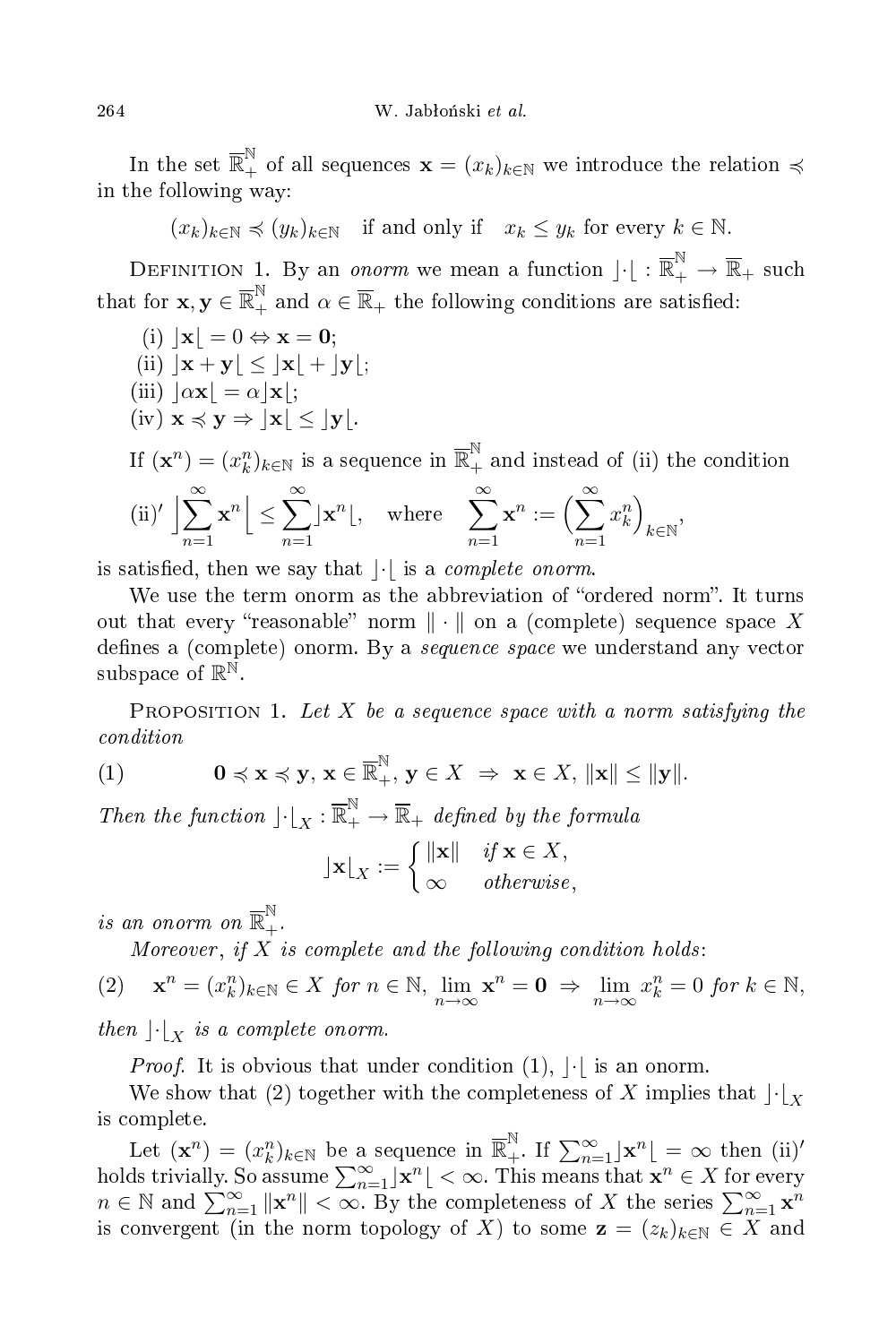$$
\|\mathbf{z}\| \le \sum_{n=1}^{\infty} \|\mathbf{x}^n\|
$$
. The proof of (ii)' will be complete if we show that

$$
z_k = \sum_{n=1}^{\infty} x_k^n \quad \text{for every } k \in \mathbb{N}.
$$

But  $\lim_{N\to\infty} (\mathbf{z}-\sum_{n=1}^N \mathbf{x}^n) = 0$ , which by (2) means that for every  $k \in \mathbb{N}$ we have  $\lim_{N\to\infty}(z_k-\sum_{n=1}^N x_k^n)=0$ . Consequently,  $\sum_{n=1}^\infty x_k^n=z_k$  for each  $k \in \mathbb{N}$ .

Making use of Proposition 1 we give a few examples of omplete onorms.

If  $X = l^p$ ,  $p \in [1, \infty]$ , then the onorm defined in Proposition 1 takes the form

$$
\rfloor(x_k)\rfloor_{l^p} := \left(\sum_k x_k^p\right)^{1/p} \quad \text{if } p \in [1, \infty), \quad \rfloor(x_k)\rfloor_{l^{\infty}} := \sup_{k \in \mathbb{N}} x_k.
$$

More generally, if X is a weighted  $l^p$ -space with  $p \in [1,\infty]$  then the corresponding onorm has the form

$$
\rfloor(x_k)\rfloor_{r,l^p} := \left(\sum_k (r^k x_k)^p\right)^{1/p} \quad \text{if } p \in [1,\infty), \quad \rfloor(x_k)\rfloor_{r,l^\infty} := \sup_{k \in \mathbb{N}} r^k x_k,
$$

where  $r > 0$  is fixed.

If  $X = c_0$  then

$$
\left| (x_k) \right|_{c_0} := \begin{cases} \sup_{k \in \mathbb{N}} x_k & \text{if } \lim_{k \to \infty} x_k = 0, \\ \infty & \text{otherwise.} \end{cases}
$$

We have proved in Proposition 1 that a (reasonable) norm on a complete sequen
e spa
e produ
es a omplete onorm. Now we prove that a omplete onorm can be used to define a complete metric on some set of sequences.

PROPOSITION 2. Assume that  $|\cdot|$  is a complete onorm. Let  $(X,d)$  be a complete metric space and let  $\mathbf{x} = (x_k)_{k \in \mathbb{N}}$  be a fixed sequence in X. Let

$$
\mathcal{X} := \{ (z_k)_{k \in \mathbb{N}} : \, \left| (d(x_k, z_k))_{k \in \mathbb{N}} \right| < \infty \}.
$$

Then the function  $\mathbf{d}: \mathcal{X} \times \mathcal{X} \rightarrow \mathbb{R}_+$  defined by

$$
\mathbf{d}(\mathbf{y},\mathbf{z}) = \lfloor (d(y_k,z_k))_{k \in \mathbb{N}} \rfloor
$$

is a complete metric on  $\mathcal{X}.$ 

*Proof.* Clearly **d** is a metric on X. We show that  $(X, d)$  is complete.

Let  $\mathbf{e}_i = (\delta_k^i)_{k \in \mathbb{N}}$ , where  $\delta_k^i$  is the Kronecker delta. Clearly  $\left|\mathbf{e}_i\right| > 0$  for  $i \in \mathbb{N}$ .

Consider an arbitrary Cauchy sequence  $(\mathbf{z}^n)_{n \in \mathbb{N}} = ((z_k^n)_{k \in \mathbb{N}})_{n \in \mathbb{N}}$  in X. To show that  $(\mathbf{z}^n)$  is componentwise convergent, fix  $k \in \mathbb{N}$ . For  $n, m \in \mathbb{N}$  we have

$$
d(z_k^n,z_k^m)\mathbf{e}_k\preccurlyeq (d(z_l^n,z_l^m))_{l\in\mathbb{N}},
$$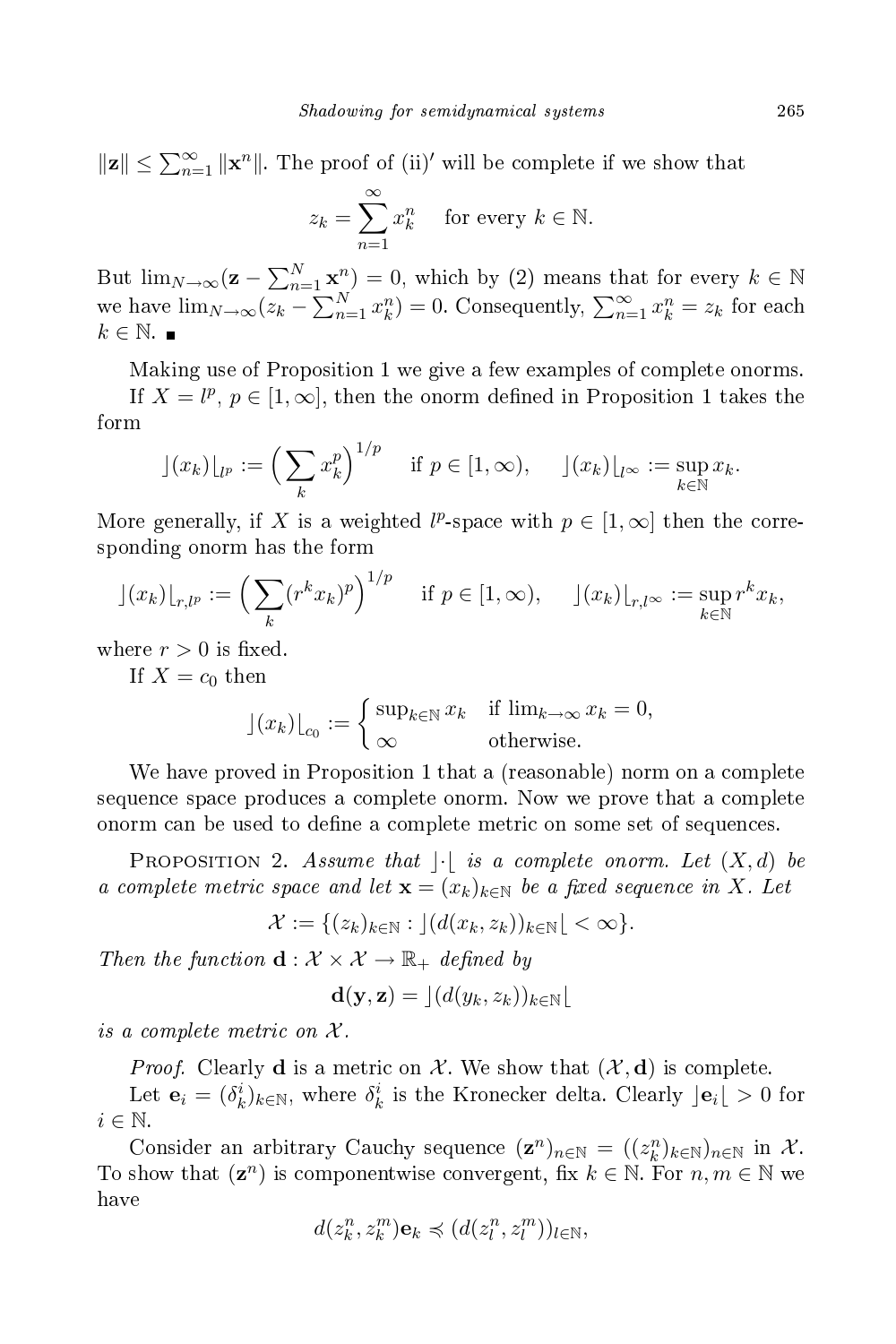and onsequently

$$
d(z_k^n, z_k^m) \cdot |\mathbf{e}_k| = |d(z_k^n, z_k^m) \cdot \mathbf{e}_k| \le |(d(z_l^n, z_l^m))_{l \in \mathbb{N}}| = \mathbf{d}(\mathbf{z}^n, \mathbf{z}^m).
$$

Since  $(\mathbf{z}^n)_{n\in\mathbb{N}}$  is a Cauchy sequence and  $\vert \mathbf{e}_k \vert > 0$  we infer that  $(z_k^n)_{n\in\mathbb{N}}$  is a Cauchy sequence in  $X$ , and hence it is convergent.

Let  $z_k := \lim_{n \to \infty} z_k^n$  and  $\mathbf{z} := (z_k)_{k \in \mathbb{N}}$ . We will prove that  $\mathbf{z} \in \mathcal{X}$  and  $\lim_{n\to\infty} d(\mathbf{z}^n, \mathbf{z}) = 0$ . Since  $(\mathbf{z}^n)_{n\in\mathbb{N}}$  is a Cauchy sequence it has a subsequence  $(\mathbf{z}^{n_l})_{l \in \mathbb{N}}$  such that

$$
\mathbf{d}(\mathbf{z}^{n_l}, \mathbf{z}^{n_{l+1}}) = \lfloor (d(z_k^{n_l}, z_k^{n_{l+1}}))_{k \in \mathbb{N}} \lfloor < 1/2^l \quad \text{for } l \in \mathbb{N}.
$$

But  $\lim_{l\to\infty} z_k^{n_l} = z_k$ , so

$$
d(z_k^{n_j}, z_k) \le \sum_{i=j}^{\infty} d(z_k^{n_i}, z_k^{n_{i+1}})
$$
 for every  $k, j \in \mathbb{N}$ .

Thus

$$
(d(z_k^{n_j}, z_k))_{k \in \mathbb{N}} \preccurlyeq \Big(\sum_{i=j}^{\infty} d(z_k^{n_i}, z_k^{n_{i+1}})\Big)_{k \in \mathbb{N}} \quad \text{ for } j \in \mathbb{N},
$$

and hence

$$
\begin{split} \left| \left( d(z_k^{n_j}, z_k) \right)_{k \in \mathbb{N}} \right| &\leq \left| \left( \sum_{i=j}^{\infty} d(z_k^{n_i}, z_k^{n_{i+1}}) \right)_{k \in \mathbb{N}} \right| \\ &= \left| \sum_{i=j}^{\infty} (d(z_k^{n_i}, z_k^{n_{i+1}}))_{k \in \mathbb{N}} \right| \leq \sum_{i=j}^{\infty} \left| (d(z_k^{n_i}, z_k^{n_{i+1}}))_{k \in \mathbb{N}} \right| \\ &\leq \sum_{i=j}^{\infty} \frac{1}{2^i} = \frac{1}{2^{j-1}} \quad \text{for } j \in \mathbb{N}, \end{split}
$$

so we have

(3) 
$$
\left| \left( d(z_k^{n_j}, z_k) \right)_{k \in \mathbb{N}} \right| \leq 1/2^{j-1} \quad \text{for } j \in \mathbb{N}.
$$

Making use of this inequality with a fixed  $j \in \mathbb{N}$  we obtain

$$
\lfloor (d(x_k, z_k))_{k \in \mathbb{N}} \lfloor \le \lfloor (d(x_k, z_k^{n_j}))_{k \in \mathbb{N}} \lfloor + \rfloor (d(z_k^{n_j}, z_k))_{k \in \mathbb{N}} \lfloor < \infty,
$$

which means that  $\mathbf{x} \in \mathcal{X}$ .

In virtue of (3) we have

$$
\lim_{j\to\infty} \mathbf{d}(\mathbf{z}^{n_j}, \mathbf{z}) = \lim_{j\to\infty} \left[ (d(z_k^{n_j}, z_k))_{k\in\mathbb{N}} \right] = 0.
$$

Since  $(\mathbf{z}^n)_{n\in\mathbb{N}}$  is a Cauchy sequence, this implies that  $\lim_{n\to\infty} \mathbf{d}(\mathbf{z}^n, \mathbf{z}) = 0$ .

DEFINITION 2. We call a complete onorm  $\lvert \cdot \rvert$  K-contractive if

 $\lfloor (x_{k+1})_{k \in \mathbb{N}} \rfloor \leq K \rfloor (x_k)_{k \in \mathbb{N}} \lfloor$  for every  $(x_k)_{k \in \mathbb{N}} \in \overline{\mathbb{R}}_+^{\mathbb{N}}$ .

EXAMPLE 1. As one can see, the onorms  $\left\vert \cdot\right\vert _{lp}$  and  $\left\vert \cdot\right\vert _{c_{0}}$  are 1-contractive, and  $\int \cdot l_{l_r^p}$  is  $1/r$ -contractive.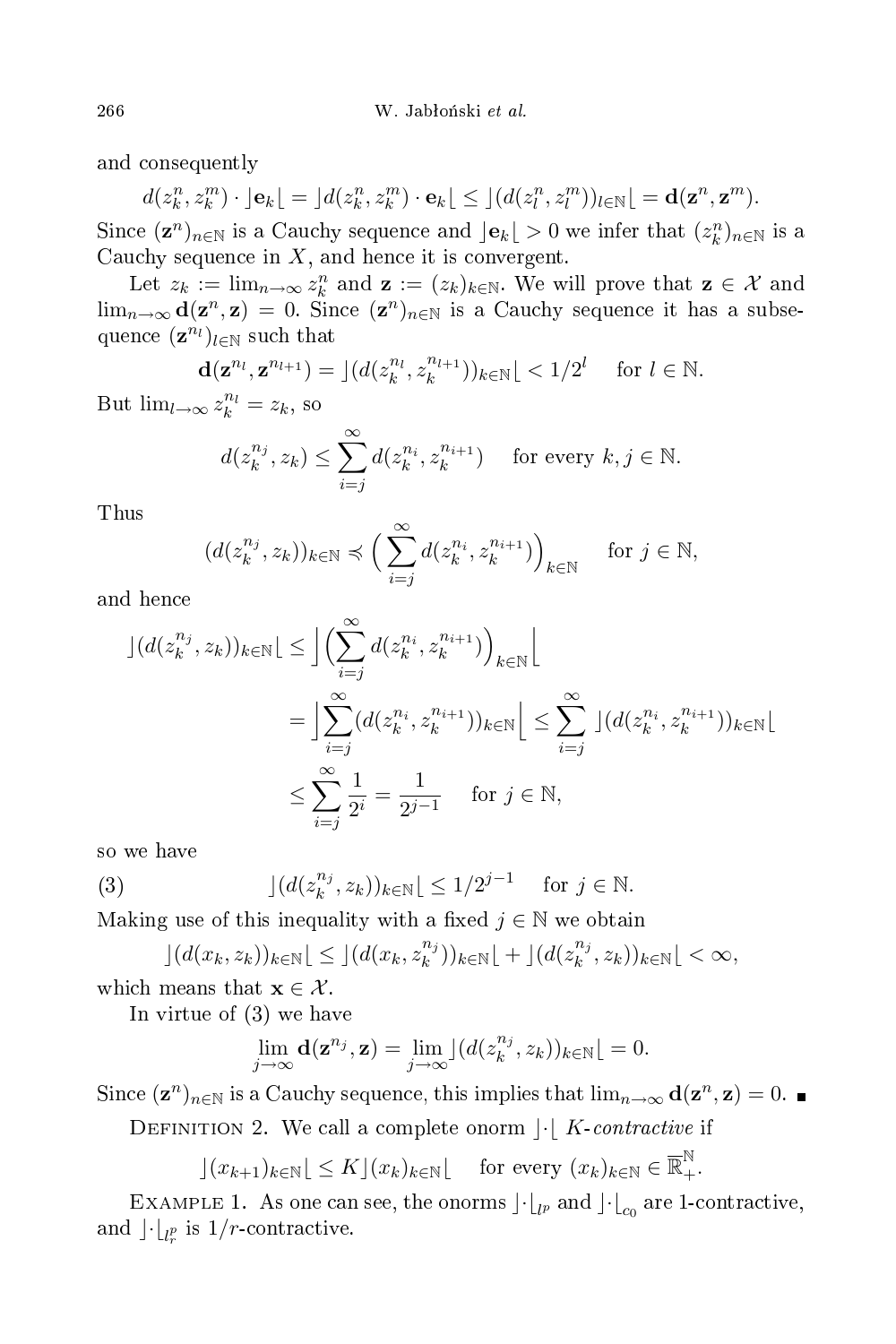3. Orbits and generalized shadowing. In this se
tion we generalize the classical definition of shadowing with the use of a complete onorm. One can easily see that specifying a complete onorm we can obtain all the previously mentioned notions of shadowing.

If not specified otherwise,  $|\cdot|$  denotes a fixed complete onorm. Let  $(X, d)$ be a metric space and let  $\phi: X \to X$  be given.

DEFINITION 3. We say that a sequence  $\mathbf{x} = (x_k)_{k\in\mathbb{N}}$  is an  $\it orbit$  for  $\phi$  (or a  $\phi$ -orbit) provided  $x_{k+1} = \phi(x_k)$  for every  $k \in \mathbb{N}$ .

DEFINITION 4. Let  $\delta > 0$  be given. A sequence  $\mathbf{x} = (x_k)_{k \in \mathbb{N}}$  is called a  $(\delta, \vert \cdot \vert)$ -pseudoorbit for  $\phi$  provided

$$
\left| \left( d(x_{k+1}, \phi(x_k)) \right)_{k \in \mathbb{N}} \right| \le \delta.
$$

A sequence  $\mathbf{x} = (x_k)_{k \in \mathbb{N}}$  is called a *pseudoorbit for*  $\phi$  provided

 $|(d(x_{k+1}, \phi(x_k)))_{k\in\mathbb{N}}| < \infty.$ 

DEFINITION 5. We say that a | $\cdot$ |-pseudoorbit  $\mathbf{x} = (x_k)_{k \in \mathbb{N}}$  for  $\phi$  is  $(\varepsilon, |\cdot|)$ -shadowed (or traced) by a  $\phi$ -orbit  $\mathbf{y} = (y_k)_{k \in \mathbb{N}}$  if

$$
\left| \left( d(x_k, y_k) \right)_{k \in \mathbb{N}} \right| \le \varepsilon.
$$

REMARK 1. The case most often considered (and simplest) is  $|\cdot| :=$  $|\cdot|_{l^{\infty}}$ . Then we speak simply of pseudoorbits. Thus  $\mathbf{x} = (x_k)_{k \in \mathbb{N}}$  is a δpseudoorbit for  $\phi$  if

$$
d(x_{k+1}, \phi(x_k)) \le \delta \quad \text{ for } k \in \mathbb{N}.
$$

Analogously, a pseudoorbit  $\mathbf{x} = (x_k)_{k \in \mathbb{N}}$  is  $\varepsilon$ -shadowed by a  $\phi$ -orbit  $\mathbf{y} =$  $(y_k)_{k\in\mathbb{N}}$  if

$$
d(x_k, y_k) \le \varepsilon \quad \text{ for } k \in \mathbb{N}.
$$

Any  $(\delta, |\cdot|)$ -pseudoorbit can be considered as a result of a numerical computation of a trajectory, where  $\delta$  represents the error.

DEFINITION 6. We say that a discrete semidynamical system  $\phi$  has the |- $\vert \cdot \vert$ -shadowing property if for any given  $\varepsilon > 0$  there exists a  $\delta > 0$  such that for every  $(\delta, \vert \cdot \vert)$ -pseudoorbit  $\mathbf{x} = (x_k)_{k \in \mathbb{N}}$  there exists an orbit y such that **x** is  $(\varepsilon, \vert \cdot \vert)$ -shadowed by **y**.

We mention that usually when one talks about shadowing one has in mind shadowing of the whole orbit, and not only of the positive trajectory. Thus what we here call shadowing is sometimes called shadowing<sup>+</sup> (see [1]). However, since we do not consider the general shadowing at all, for simplicity we speak of shadowing and not of shadowing<sup>+</sup>.

REMARK 2. Using onorms we are able to unify some results concerning several classical shadowings. For example, for the onorm  $\lVert \cdot \rVert_{l^{\infty}}$  we obtain the standard shadowing;  $\left\vert \cdot\right\vert _{c_{0}}$  defines limits shadowing (cf. [3, p. 63]); the onorm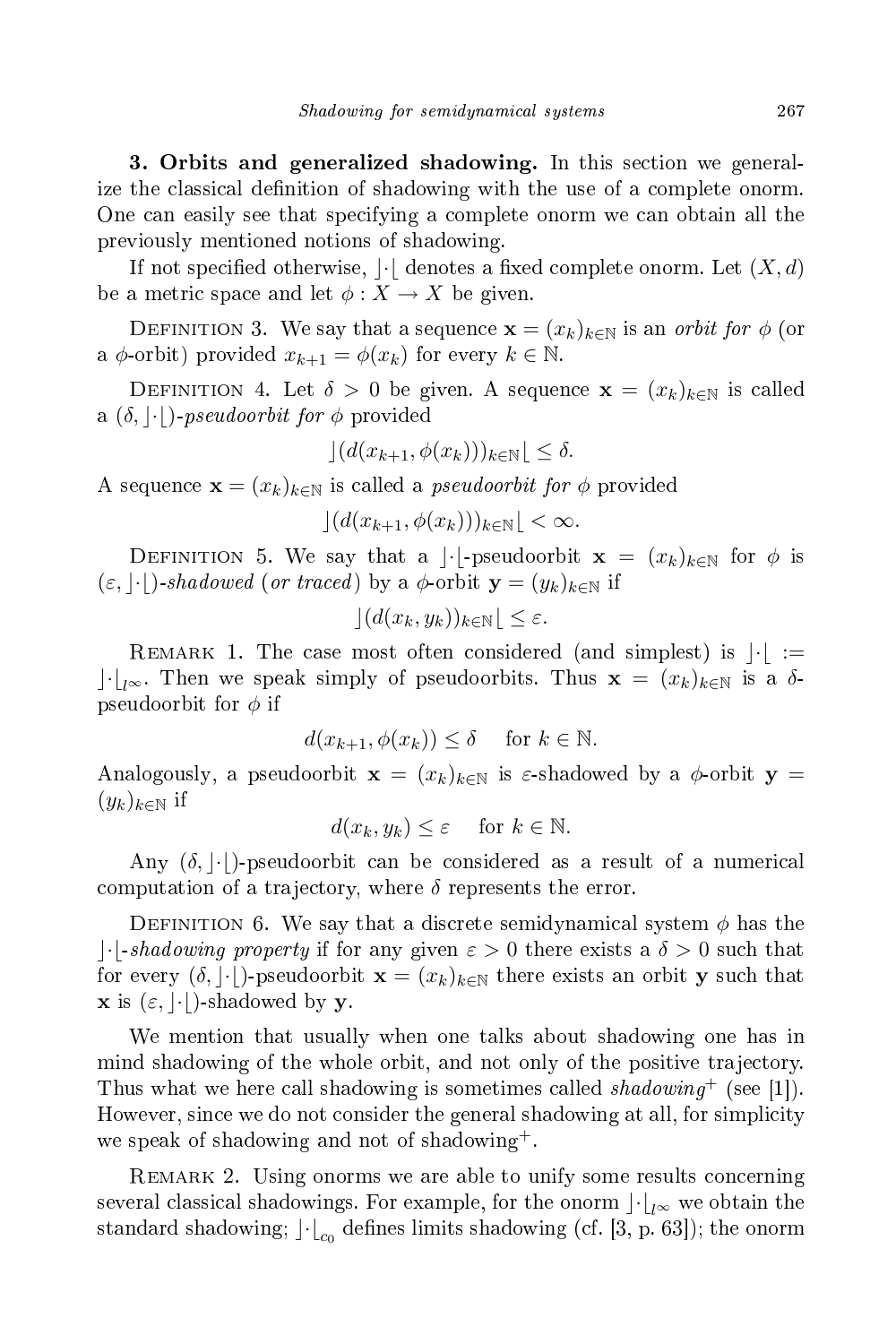$\lVert \cdot \rVert_{l^p}$  gives us  $\mathcal{L}_p$ -shadowing (cf. [3, p. 68]); and for the onorm  $\lVert \cdot \rVert_{r,l^p}$  we get weighted  $\mathcal{L}_{\overline{r},p}$  shadowing with the sequence  $\overline{r} = (r^k)_{k \in \mathbb{N}}$  (cf. [3, p. 71]).

 $\mathbf{S}$ paper. It is a generalization of the result from  $[1]$ . We show that the notion of an onorm an be useful in proving lassi
al shadowing results in a more general setting.

THEOREM 1. Let  $(X, d)$  be a complete metric space. Let  $\phi : X \to X$  be a bijection, let  $l = \text{lip}(\phi^{-1})$  and let  $|\cdot|$  be a K-contractive complete onorm on  $\mathbb{R}^{\mathbb{N}}_+$ . Assume that  $Kl < 1$ . If  $\mathbf{x} = (x_k)_{k \in \mathbb{N}}$  is an  $\vert \cdot \vert$ -pseudoorbit then there exists a unique orbit  $\mathbf{y} = (y_k)_{k \in \mathbb{N}}$  which  $|\cdot|$ -shadows x. Moreover, if  $\mathbf{x} = (x_k)_{k \in \mathbb{N}}$  is an  $(\varepsilon, |\cdot|)$ -pseudoorbit for some  $\varepsilon > 0$ , then

$$
\left| \left( d(x_k, y_k) \right)_{k \in \mathbb{N}} \right| \leq \frac{l\varepsilon}{1 - Kl}.
$$

REMARK 3. We underline that in Theorem 1 the continuity of  $\phi$  is not assumed.

*Proof of Theorem 1.* Fix an  $\varepsilon$ -pseudoorbit  $\mathbf{x} = (x_k)_{k \in \mathbb{N}}$ . Define

$$
\mathcal{X} := \{ \mathbf{z} = (z_k)_{k \in \mathbb{N}} : \, \left| \left( d(x_k, z_k) \right)_{k \in \mathbb{N}} \right| < \infty \}.
$$

By Proposition 2 we know that

$$
\mathbf{d}(\mathbf{y},\mathbf{z}) = \lfloor (d(y_k,z_k))_{k \in \mathbb{N}} \rfloor
$$

defines a complete metric on X. Define a mapping  $\mathcal{P}: \mathcal{X} \to \mathcal{X}$  by

$$
\mathcal{P}((z_k)_{k\in\mathbb{N}}):=(\phi^{-1}(z_{k+1}))_{k\in\mathbb{N}}.
$$

We will show now that  $\mathcal P$  is a well defined contraction. Since  $\phi^{-1}$  is Lipschitz with Lipschitz constant  $l$ , we have

$$
\begin{aligned} \n\left| \left( d(x_k, \phi^{-1}(x_{k+1})) \right)_{k \in \mathbb{N}} \right| &= \left| \left( d(\phi^{-1}(\phi(x_k)), \phi^{-1}(x_{k+1})) \right)_{k \in \mathbb{N}} \right| \\ \n&\leq \left| l(d(\phi(x_k), x_{k+1}))_{k \in \mathbb{N}} \right| &= l \left| \left( d(\phi(x_k), x_{k+1}) \right)_{k \in \mathbb{N}} \right| \leq l \varepsilon. \n\end{aligned}
$$

This proves that  $\mathcal{P}(\mathbf{x}) \in \mathcal{X}$  and

$$
d(\mathbf{x}, \mathcal{P}(\mathbf{x})) \leq l\varepsilon.
$$

Consider an arbitrary  $\mathbf{z} = (z_k)_{k \in \mathbb{N}} \in \mathcal{X}$ . Then we have

$$
\begin{split}\n\left| \left( d(x_k, \phi^{-1}(z_{k+1})) \right)_{k \in \mathbb{N}} \right| \\
&\leq \left| \left( d(x_k, \phi^{-1}(x_{k+1})) + d(\phi^{-1}(x_{k+1}), \phi^{-1}(z_{k+1})) \right)_{k \in \mathbb{N}} \right| \\
&= \left| \left( d(x_k, \phi^{-1}(x_{k+1})) \right)_{k \in \mathbb{N}} + \left( d(\phi^{-1}(x_{k+1}), \phi^{-1}(z_{k+1})) \right)_{k \in \mathbb{N}} \right| \\
&\leq \left| \left( d(x_k, \phi^{-1}(x_{k+1})) \right)_{k \in \mathbb{N}} \right| + \left| \left( d(\phi^{-1}(x_{k+1}), \phi^{-1}(z_{k+1})) \right)_{k \in \mathbb{N}} \right| \\
&\leq \mathbf{d}(\mathbf{x}, \mathcal{P}(\mathbf{x})) + l \left| \left( d(x_{k+1}, z_{k+1}) \right)_{k \in \mathbb{N}} \right| \leq l \varepsilon + lK \left| \left( d(x_k, z_k) \right)_{k \in \mathbb{N}} \right| < \infty.\n\end{split}
$$
\nThus  $\mathcal{P}(\mathbf{z}) \in \mathcal{X}$ .